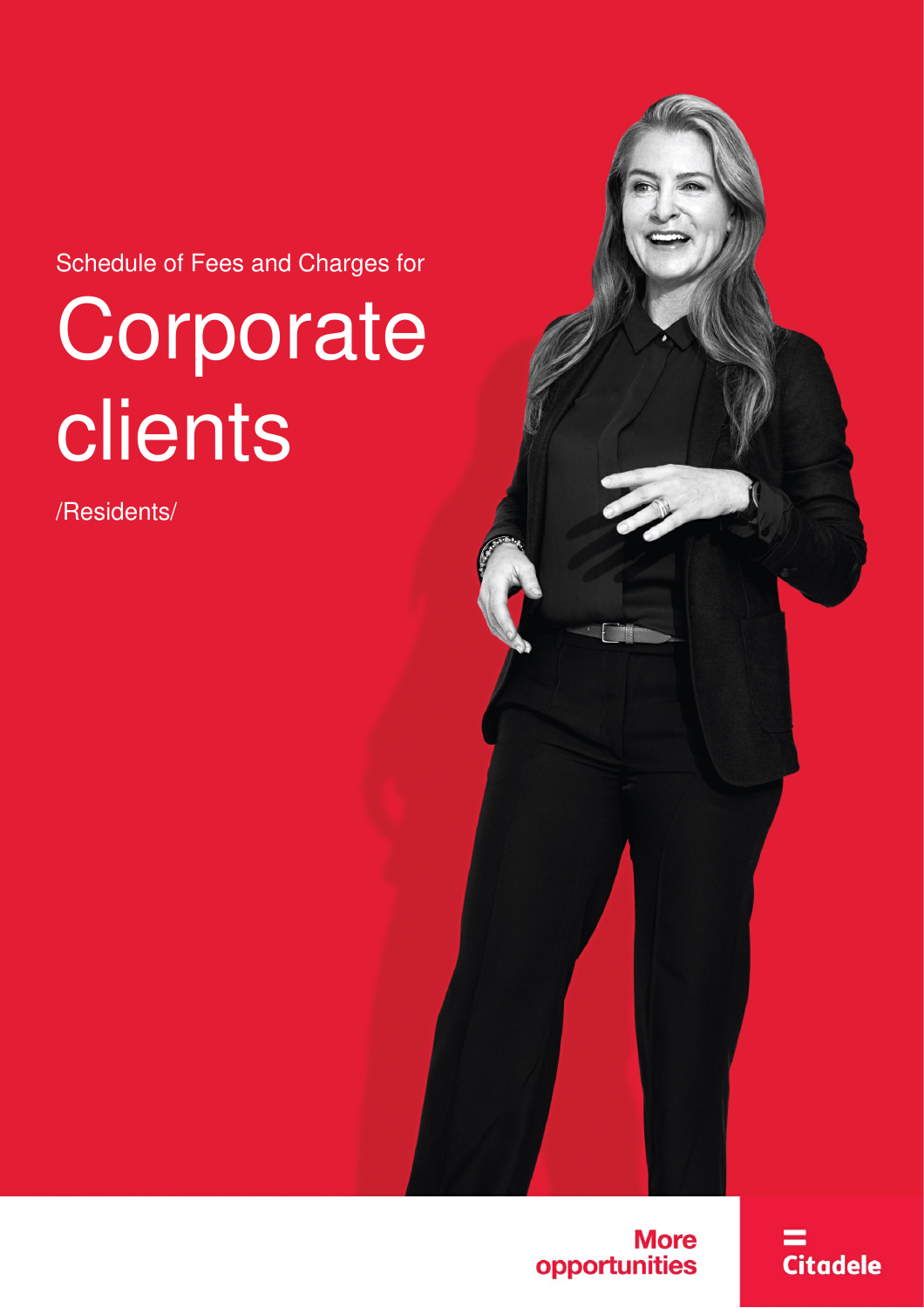## **Content**

[Payment plans](#page-2-0) **[Accounts](#page-2-1)** [Payments](#page-3-0) [Payment cards](#page-4-0) [Lending](#page-4-1) [Other credit-related services](#page-6-0) [Remote account management systems](#page-6-1) **[Deposits](#page-7-0)** [Additional services](#page-7-1) [Appendix 1 Fees appliance conditions](#page-8-0) [Appendix 2. Products and services that are no longer offered](#page-9-0)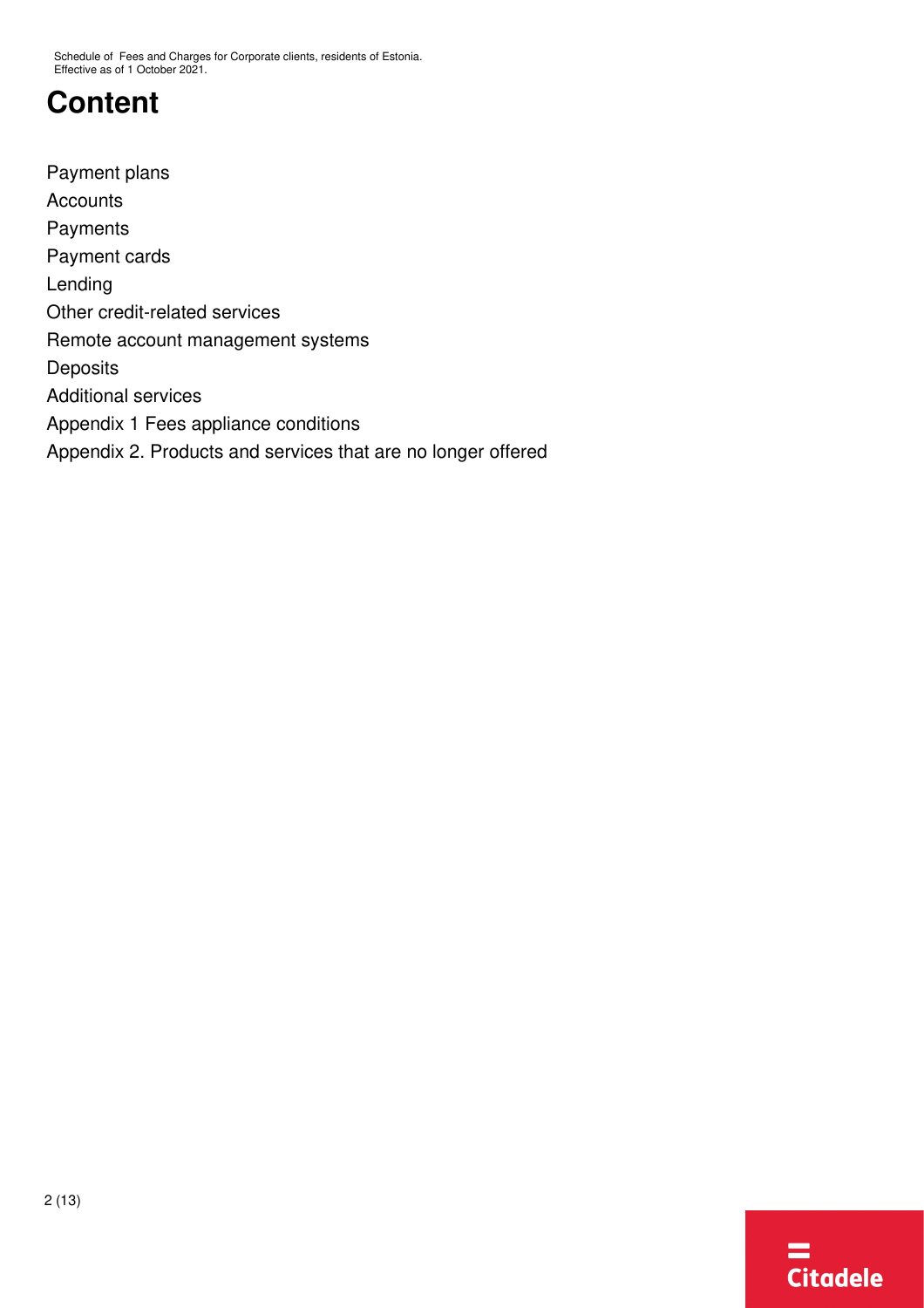## <span id="page-2-0"></span>**Payment plans**

| 1. Services included in Payment plan                                                |                | Citadele 15 Citadele 55 | <b>Citadele</b><br>120 |
|-------------------------------------------------------------------------------------|----------------|-------------------------|------------------------|
| <b>Service</b>                                                                      |                | Fee                     |                        |
| 1.1. Commission fee for the Payment Plan per month                                  | 5 EUR          | <b>11 EUR</b>           | <b>22 EUR</b>          |
| 1.2. Electronic payments within Citadele bank group (without limitations)           |                | Free of charge          |                        |
| 1.3. SEPA, SEPA Instant payments                                                    | 15 payments    | 55 payments             | 120 payments           |
|                                                                                     | free of charge | free of charge          | free of charge         |
| 1.4. Opening and maintenance of current account                                     | account – free | $3$ account $-$ free    | 3 account - free       |
|                                                                                     | of charge      | of charge               | of charge              |
| 1.5. Issuance and maintenance of Mastercard Debit Business card within first year   | 1 card         | 2 cards                 | 3 cards                |
| from the moment of drawing up of the Payment Plan                                   |                |                         |                        |
| 1.6. Connection to Citadele Online Banking and activation of MobileScan or issue of |                | Free of charge          |                        |
| Digipass GO3 to one user                                                            |                |                         |                        |
| 1.7. Access to and usage of Citadele online bank and SMS bank                       |                | Free of charge          |                        |

1.8. For new corporate clients **Payment plan for the first 6 months – free of charge** 

## <span id="page-2-1"></span>**Accounts**

#### **2. Current account**

<span id="page-2-6"></span>

| <b>Service</b>                                                                                                                                                                                                                                                                               | <b>Fee</b>                              |  |
|----------------------------------------------------------------------------------------------------------------------------------------------------------------------------------------------------------------------------------------------------------------------------------------------|-----------------------------------------|--|
| 2.1. Opening of current account                                                                                                                                                                                                                                                              | Free of charge                          |  |
| 2.2. Verification of company documents upon account opening, where the<br>owners or beneficiaries have their identity document issued outside<br>Estonia, Latvia, Lithuania or do not have a permanent residency permit<br>issued in Estonia Individually (min EUR 500) <sup>5</sup>         | Individually (min EUR 500) <sup>1</sup> |  |
| 2.3. Maintainance of current account                                                                                                                                                                                                                                                         | 1 EUR per month                         |  |
| 2.4. Maintenance of current account (electronic money institutions, payment<br>institutions, banks, providers of lending services and other financial<br>sector companies)                                                                                                                   | 500 EUR                                 |  |
| 2.5. Verification of authority on representing of the legal entity, current<br>customer of Citadele Bank in connection with account servicing and new<br>services providing in connection with or amendments in the current<br>services, on the basis of the documents presented by customer | Free of charge                          |  |
| 2.6. Annual interest rate for credit balance                                                                                                                                                                                                                                                 | $0\%$                                   |  |
| 2.7. Closure of account                                                                                                                                                                                                                                                                      | Free of charge                          |  |

#### **3. Escrow account**

| <b>Service</b>                                                | <b>Fee</b>                            |
|---------------------------------------------------------------|---------------------------------------|
| 3.1. Execution and maintenance of agreement of escrow account | Individually, information in the bank |
| 3.2. Changes of conditions in Escrow agreement (per case)     | 100 EUR                               |

#### <span id="page-2-4"></span><span id="page-2-3"></span>**4. Current Account balance fee [2](#page-3-1),[3](#page-3-1)**

<span id="page-2-5"></span>

| <b>Service</b>                | Fee                                                    |
|-------------------------------|--------------------------------------------------------|
| 4.1. CHF 100 000              | SNB Rate minus 30 basis points/360                     |
| 4.2. DKK 750 000              | Certificates of deposit rate minus 50 basis points/360 |
| 14.3. SEK 1 000 000           | Repo Rate minus 60 basis points/360                    |
| 4.4. EUR 500 000 <sup>4</sup> | ECB deposit facility rate/360                          |
| 4.5. JPY 10 000 000           | Key policy Rate minus 30 basis points/360              |

<span id="page-2-2"></span>**Citadele**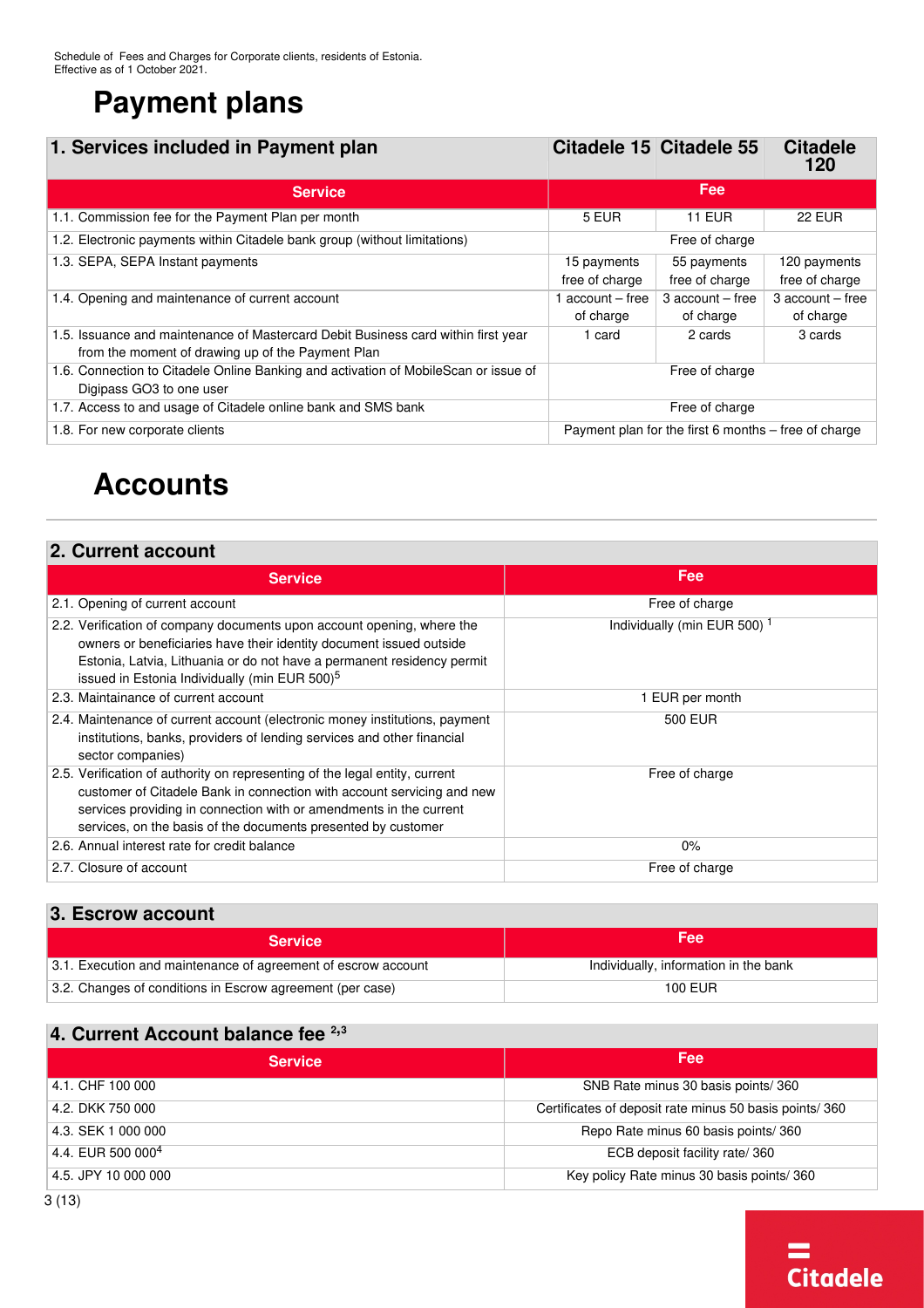| 000 000<br>NOK :<br>4 R | 360<br>/ Rate minus 30 basis points/<br>∠ policy i<br>، د : |
|-------------------------|-------------------------------------------------------------|
|-------------------------|-------------------------------------------------------------|

<span id="page-3-1"></span><sup>1</sup> Fee is payable upon submitting account opening application

<sup>2</sup> Current account balance fee is charged on the funds of the customer or group of related customers. The Bank does not calculate or pay interest on the customer's account balance. The current account balance fee is not applied if the central bank has set an annual deposit interest rate of 0% or higher for the respective currency.<br>The fee is applied to and calculated on the current a of financial services and who are subject to financial supervision by a competent authority.

[3](#page-2-4) If the Bank informs the client in advance, for the purposes of applying the commission fee, the client's financial instruments account can be treated as a current account.

 $4$  If the account currency is not EUR, the account balance fee is charged in an equivalent amount until the balance on the account is zero.

<span id="page-3-0"></span>[5](#page-2-6) Fee can be applied also to companies where Enhanced due diligence is required during account opening process.

## **Payments**

| <b>Service</b>                                                                                                              | Fee                   |               |
|-----------------------------------------------------------------------------------------------------------------------------|-----------------------|---------------|
|                                                                                                                             | <b>Online Banking</b> | <b>Branch</b> |
| 5. Payments within Citadele bank group incl. Latvian and<br><b>Lithuanian branches</b>                                      |                       |               |
| 5.1. Payment within Citadele group between accounts of same customer                                                        | Free of charge        | 7 EUR         |
| 5.2. Payment within Citadele group between accounts of different customers                                                  | 0.16 EUR              | 7 EUR         |
|                                                                                                                             |                       |               |
| 6. Euro payments                                                                                                            |                       |               |
| 6.1. EU -payments (SEPA, SEPA Instant payments, see Appendix No 1, Sub-chapter 1)                                           | 0.38 EUR              | 7 EUR $6$     |
| 6.2. Standard payment to another bank                                                                                       |                       |               |
| 6.2.1. SHA (shared)                                                                                                         | 6 EUR                 | Not available |
| 6.2.2. OUR (remitter)                                                                                                       | <b>25 EUR</b>         | Not available |
| 6.3. Additional fee for Standard payment to another bank made to beneficiary with residence country<br>Belarus <sup>7</sup> | <b>50 EUR</b>         | Not available |
|                                                                                                                             |                       |               |

#### <span id="page-3-3"></span>**7. Payments in foreign currency (Online Banking)**

| 7.1. Standard payment                                                                                                            |               |
|----------------------------------------------------------------------------------------------------------------------------------|---------------|
| 7.1.1. SHA (shared)                                                                                                              | 6 EUR         |
| 7.1.2. OUR (remitter)                                                                                                            | <b>25 EUR</b> |
| 7.2. Urgent payment                                                                                                              |               |
| 7.2.1. SHA (shared)                                                                                                              | <b>14 EUR</b> |
| 7.2.2. OUR (remitter)                                                                                                            | 36 EUR        |
| 7.3. Additional fee for Payments outside SEPA in any currency made to beneficiary with residence<br>country Belarus <sup>7</sup> | <b>50 EUR</b> |

#### **8. Regular payments**

| 0<br>'n of regular payment<br>. Registration<br>ب ہم . | charge<br> |
|--------------------------------------------------------|------------|
|                                                        |            |

#### **9. Incoming transfer to account**

| 9.1. Incoming within Citadele bank (including from Lithuania, Latvia branches, Domestic and EU- | Free of charge                      |
|-------------------------------------------------------------------------------------------------|-------------------------------------|
| payments)                                                                                       |                                     |
| 9.2. Incoming payments in foreign currency (commission type BEN and SHA)                        | 6 EUR (or its equivalent in payment |
|                                                                                                 | currency)                           |

#### **10. Non-cash currency exchange**

10.1. In accordance with Citadele Bank rate, without additional commission fee

#### **11. Investigation of payments**

4 (13)

<span id="page-3-2"></span>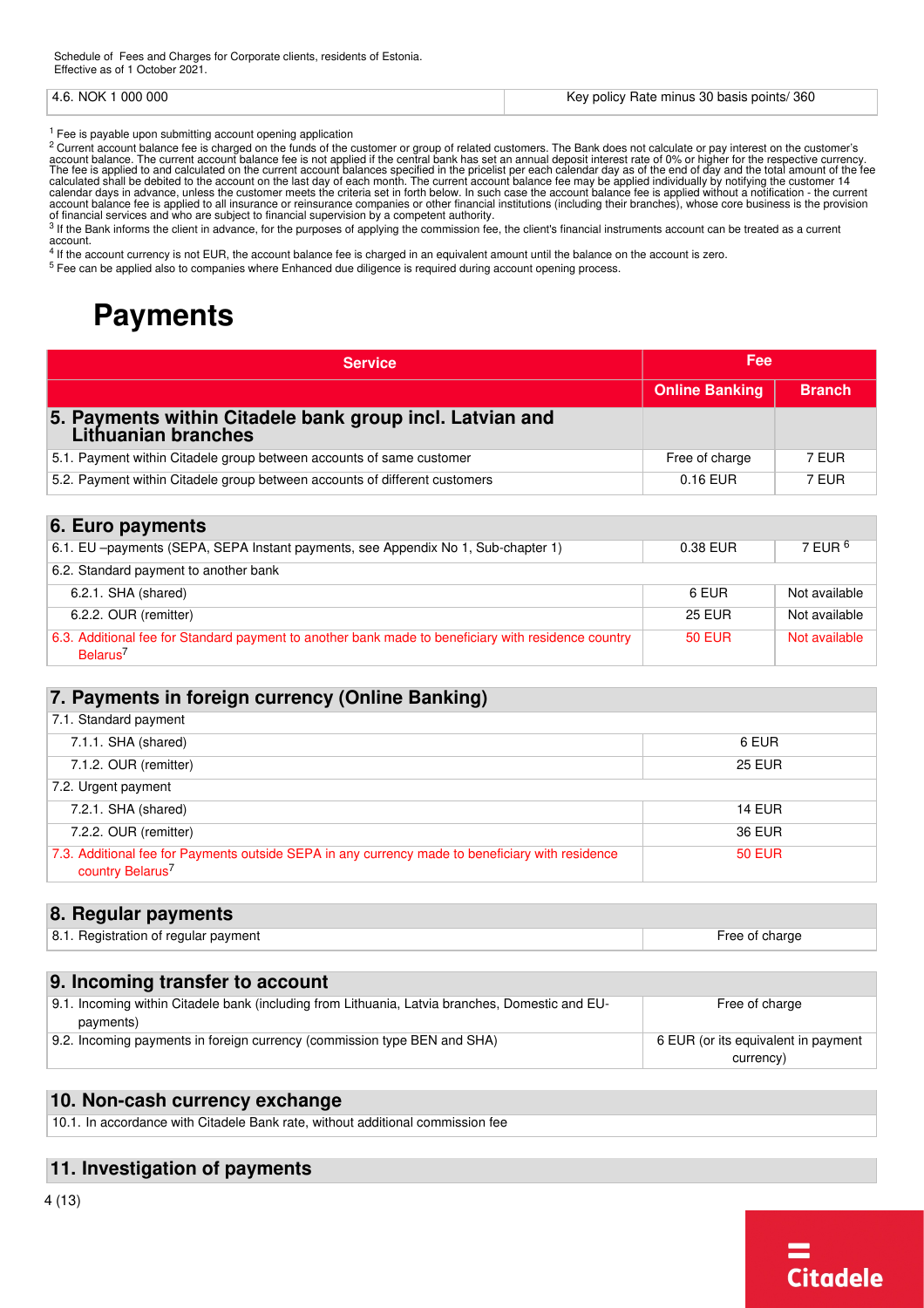| 11.1. Revocation of payments within Citadele bank in Estonia, Latvia and Lithuania | <b>10 EUR</b>                                          |
|------------------------------------------------------------------------------------|--------------------------------------------------------|
| 11.2. Investigation of local and international payments                            | $80$ EUR $+$ the actual costs of foreign<br>banks      |
| 11.3. Revocation of local and international payments:                              | 125 EUR + the actual costs of foreign $\vert$<br>banks |

<span id="page-4-2"></span><sup>6</sup> SEPA instant payment not available at Branch, Sky Branch. Information on the maximum amount limit of the payment initiated in Sky Branch is available on the Bank's website and in the customer service units.

<span id="page-4-0"></span><sup>7</sup> The fee is taken in addition to the fee for Payments in foreign currency and Euro payments to another bank.

## **Payment cards**

#### **12. Mastercard Business Debit**

| <b>Service</b>                                               | <b>Fee</b>                                 |
|--------------------------------------------------------------|--------------------------------------------|
| 12.1. Monthly fee for card                                   | 1.25 EUR                                   |
| 12.2. New card issue (instead of existing)                   | Free of charge                             |
| 12.3. Commission fee for goods and services purchase         | Free of charge                             |
| 12.4. Cash withdrawal in Citadele Bank ATMs in Estonia       | Free of charge                             |
| 12.5. Cash withdrawal in other banks, in ATMs of other banks | 1% summast, min 3 EUR                      |
| 12.6. Interest on unauthorized negative account balance      | $0.06\%$ per day                           |
| 12.7. Payment from account                                   | As from current account                    |
| 12.8. Other cross-border payments                            | According to the fees for outgoing payment |
| 12.9. Currency exchange mark-up fee                          | 2%                                         |

#### **13. Other payment card services**

| <b>Service</b>                                                                                                     | Fee                                       |  |
|--------------------------------------------------------------------------------------------------------------------|-------------------------------------------|--|
| 13.1. Balance review in ATMs:                                                                                      |                                           |  |
| 13.1.1. in Citadele Bank (Latvia, Estonia) ATMs                                                                    | Free of charge                            |  |
| 13.1.2. in ATMs of other banks                                                                                     | 0.32 EUR per statement                    |  |
| 13.2. Unblocking of payment card on customer's order, which was blocked<br>three times entering incorrect PIN code | Free of charge                            |  |
| 13.3. Card account statement                                                                                       | according to the fees for Current account |  |
| 13.4. Extra charge for currency exchange                                                                           | 2%                                        |  |
| 13.5. Annual interest on credit balance                                                                            | 0%                                        |  |
| 13.6. Card account closure                                                                                         | Free of charge                            |  |
| 13.7. Daily limit for one payment card for cash withdrawal at ATMs and POS terminals:                              |                                           |  |
| 13.7.1. using Maestro, Mastercard Business Debit, Mastercard Standard,<br>Mastercard Gold                          | 2 200 EUR                                 |  |
| 13.8. Monthly limit for one payment card for cash withdrawal at ATMs and POS terminals:                            |                                           |  |
| 13.8.1. using Maestro, Maestro, Mastercard Business Debit, Mastercard<br>Standard, Mastercard Gold                 | 15 000 EUR                                |  |
| 13.9. Change of card's PIN-code in Citadele ATM or mobile application                                              | Free of charge                            |  |
| 13.10. EUR cash deposits through Citadele Bank's ATMs to accounts of payment cards issued by Citadele Bank:        |                                           |  |
| 13.11. Up to 10 000,00 EUR within one calendar month for the client's                                              | Free of charge                            |  |
| account in total                                                                                                   |                                           |  |
| 13.12. Exceeding 10 000,00 EUR within one calendar month for the client's<br>account in total                      | 0.2%                                      |  |

## <span id="page-4-1"></span>**Lending**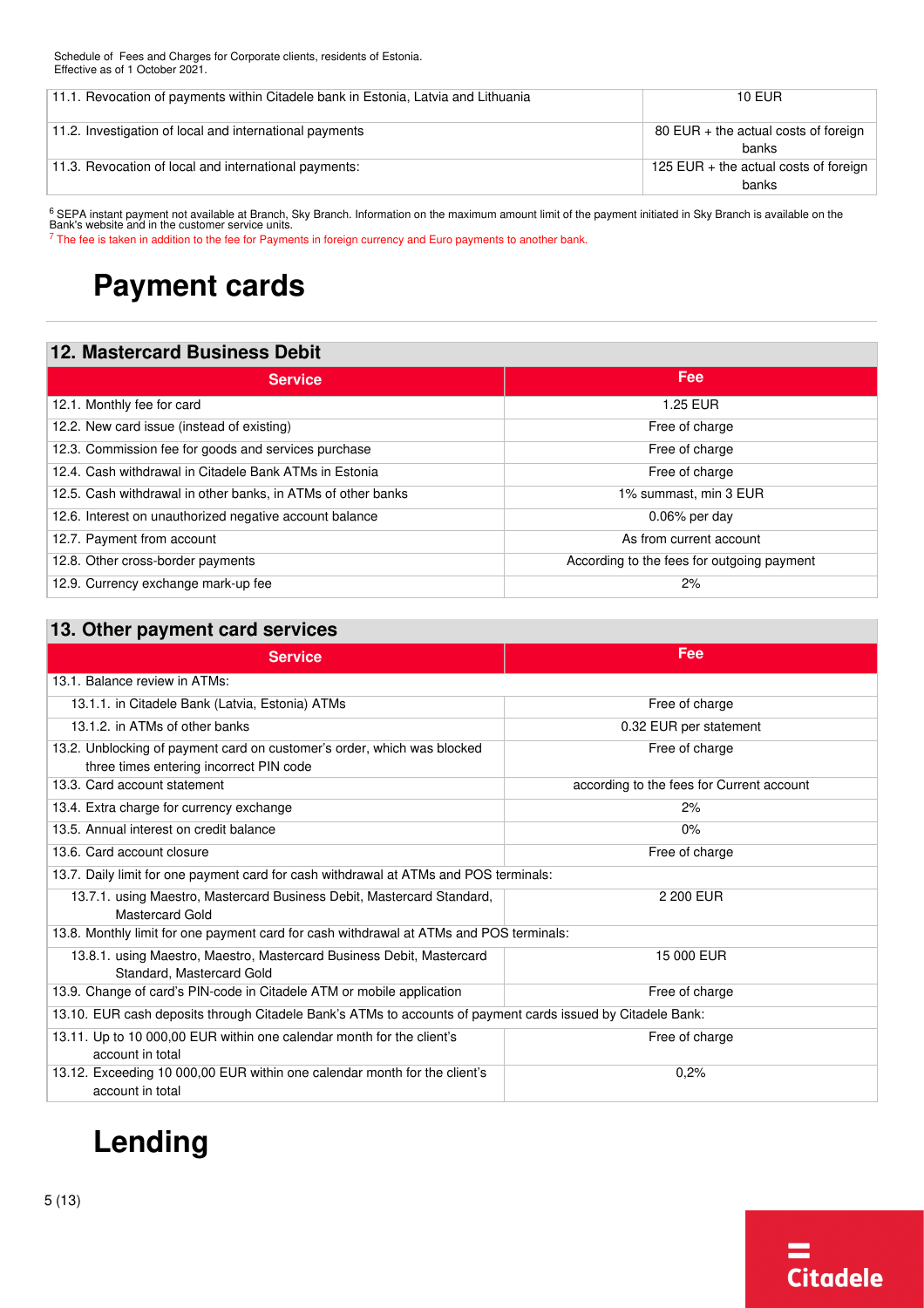#### **14. Credit, Credit Line, Overdraft**

14.1. Fees and charges related to lending services shall be determined by mutual agreement of the parties.

#### **15. Bank Guarantee**

| <b>Service</b>                                                                                           | Fee                                    |
|----------------------------------------------------------------------------------------------------------|----------------------------------------|
| 15.1. Issuance of a guarantee:                                                                           |                                        |
| 15.1.1. if secured by cash assets                                                                        | As agreed (min. 120 EUR)               |
| 15.1.2. other security                                                                                   | As agreed (min. 150 EUR)               |
| 15.2. Fee for quarantee utilisation:                                                                     |                                        |
| 15.2.1. if secured by cash assets                                                                        | 1% per year (min. 40 EUR)              |
| 15.2.2. other security                                                                                   | As agreed (min. 40 EUR)                |
| 15.3. Amendment to guarantee, guarantee cancellation before expiry date                                  | <b>80 EUR</b>                          |
| 15.4. Notification on possible issuance of guarantee                                                     | <b>50 EUR</b>                          |
| 15.5. Additional commission fee for urgent issuance of guarantee, its<br>amendments during 1 working day | <b>70 EUR</b>                          |
| 15.6. Preparation of the guarantee's draft (applicable if guarantee is not<br>issued)                    | <b>70 EUR</b>                          |
| 15.7. Payment under guarantee/ Handling of payment demand                                                | 0.2% from amount claimed (min 200 EUR) |
| 15.8. Advice of a guarantee issued by other bank                                                         | <b>85 EUR</b>                          |
| 15.9. Advice of amendment to the guarantee issued by other bank,<br>cancellation of the guarantee        | <b>75 EUR</b>                          |
| 15.10. Handling of the claim under the guarantee issued by other bank as<br>per request of the customer  | <b>250 EUR</b>                         |
| 15.11. Review and confirmation of the authenticity of the guarantee issued by<br>the other bank          | <b>40 EUR</b>                          |
| 15.12. Costs of courier services/ mail                                                                   | Actual costs                           |
| 15.13. SWIFT message                                                                                     | <b>10 EUR</b>                          |

#### **16. Import Letter of Credit**

| <b>Service</b>                                                                               | Fee                             |  |
|----------------------------------------------------------------------------------------------|---------------------------------|--|
| 16.1. Issuance of a letter of credit                                                         | As agreed (min. 150 EUR)        |  |
| 16.2. Fee for letter of credit utilisation                                                   |                                 |  |
| 16.2.1. if secured by cash assets or term deposit                                            | 1% per year (min. 40 EUR)       |  |
| 16.2.2. other security                                                                       | As agreed (min. 40 EUR)         |  |
| 16.3. Issuance of amendment to the letter of credit, cancellation of the letter<br>of credit | <b>80 EUR</b>                   |  |
| 16.4. Letter's of credit draft preparation (applicable if letter of credit is not<br>issued) | <b>70 EUR</b>                   |  |
| 16.5. Handling and payment of documents                                                      | 0.2% from amount (min. 150 EUR) |  |
| 16.6. Handling of discrepant documents                                                       | <b>85 EUR</b>                   |  |
| 16.7. Return of unpaid documents                                                             | <b>40 EUR</b>                   |  |
| 16.8. Endorsement of Letter's of credit documents                                            | <b>70 EUR</b>                   |  |
| 16.9. Deferred payment administration fee                                                    | <b>85 EUR</b>                   |  |
| 16.10. SWIFT message                                                                         | <b>10 EUR</b>                   |  |
| 16.11. Costs of courier services/ mail                                                       | Actual costs                    |  |

#### **17. Export Letter of Credit**

| .                                         |               |
|-------------------------------------------|---------------|
| <b>Service</b>                            | ∙ee           |
| 17.1. Advice of received letter of credit | <b>85 EUR</b> |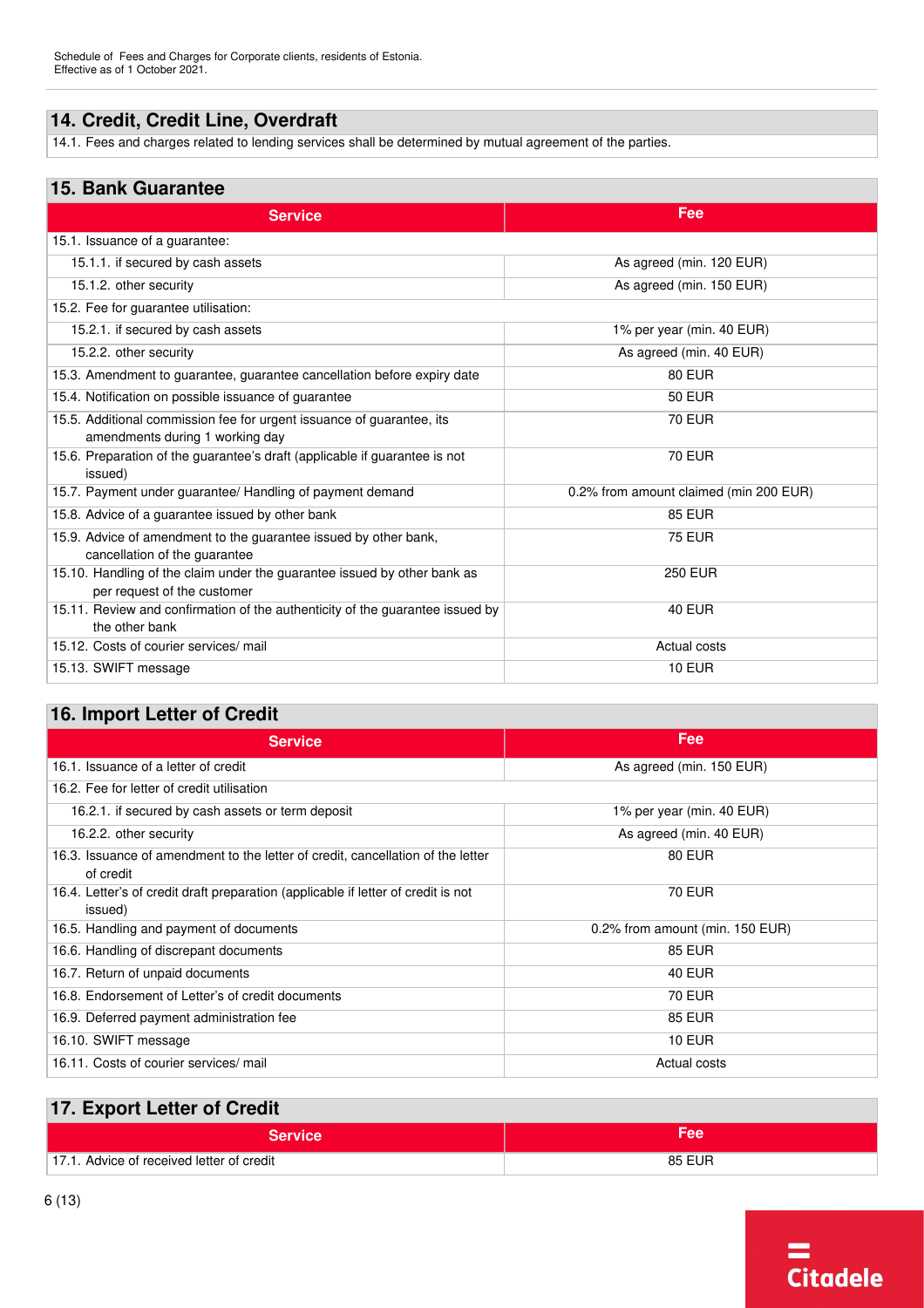| 17.2. Letter's of credit draft preparation (applicable if letter of credit is not<br>received) | <b>150 EUR</b>                          |
|------------------------------------------------------------------------------------------------|-----------------------------------------|
| 17.3. Advice of amendmentto the letter of credit, cancellation of the letter of<br>credit      | <b>75 EUR</b>                           |
| 17.4. Preliminary checking of documents                                                        | <b>75 EUR</b>                           |
| 17.5. Handling and payment of documents                                                        | 0.2% from amount (min. 150 EUR)         |
| 17.6. Return of the discrepant documents                                                       | <b>40 EUR</b>                           |
| 17.7. Transfer of the letter of credit                                                         | 0.3% from amount (min. 200 EUR)         |
| 17.8. Assignment of proceeds under letter of credit, notification of<br>assignment of proceeds | 0.1% from assigned amount (min 150 EUR) |
| 17.9. Confirmation of the letter of credit                                                     | As agreed (min. 100 EUR)                |
| 17.10. Discounting of documents under letter of credit                                         | As agreed (min. 150 EUR)                |
| 17.11. Deferred payment administration fee                                                     | <b>85 EUR</b>                           |
| 17.12. SWIFT message                                                                           | <b>10 EUR</b>                           |
| 17.13. Costs of courier services/ mail                                                         | Actual costs                            |

#### **18. Documentary collection**

| <b>Service</b>                                                                  | Fee                             |
|---------------------------------------------------------------------------------|---------------------------------|
| 18.1. Import documentary collection:                                            |                                 |
| 18.1.1. Delivery of documents against payment, acceptance or free of<br>payment | 0.2% from amount (min. 100 EUR) |

#### **19. Export documentary collection:**

| <b>Service</b>                                                | Fee                             |
|---------------------------------------------------------------|---------------------------------|
| 19.1. Administrating of payment of document                   | 0.2% from amount (min. 100 EUR) |
| 19.2. Amendment to the instructions of documentary collection | <b>40 EUR</b>                   |
| 19.3. Return of refused documents                             | 40 EUR                          |
| 19.4. Endorsement of documents                                | 70 EUR                          |
| 19.5. Costs of courier services/ mail                         | Actual costs                    |
| 19.6. SWIFT message                                           | <b>10 EUR</b>                   |

## <span id="page-6-0"></span>**Other credit-related services**

#### **20. Commission fee for preparation of the documents (int. al. references)[8](#page-6-2),[9](#page-6-2)**

| <b>Service</b>                                                                                                | Fee                      |
|---------------------------------------------------------------------------------------------------------------|--------------------------|
| 20.1. Debt claim letter                                                                                       | 5 EUR                    |
| 20.2. Contractual penalty for not delivering the                                                              | <b>25 EUR</b>            |
| 20.3. Service fee for statement of the annual report from the Commercial                                      |                          |
| Register (incl. if the customer is not presented it in time)                                                  |                          |
| 20.4. Preparation of agreement on issuance of guarantee(s), import letter(s) of credit and related documents: |                          |
| 20.4.1. if secured by cash assests or term deposit                                                            | Free of charge           |
| 20.4.2. other security                                                                                        | As agreed (min. 150 EUR) |
| 20.5. Amendment to the agreement                                                                              | <b>75 EUR</b>            |
|                                                                                                               |                          |

<span id="page-6-2"></span>[8](#page-6-3) If a document must be notarized, customer pay actual expenses of notary service additionaly.

[9](#page-6-4) If the commission fee for execution of new lending transaction, substantial amendments within lending transaction, refinancing transaction or execution of escrow account agreement is not applied simultaneously.

## <span id="page-6-1"></span>**Remote account management systems**

<span id="page-6-4"></span><span id="page-6-3"></span>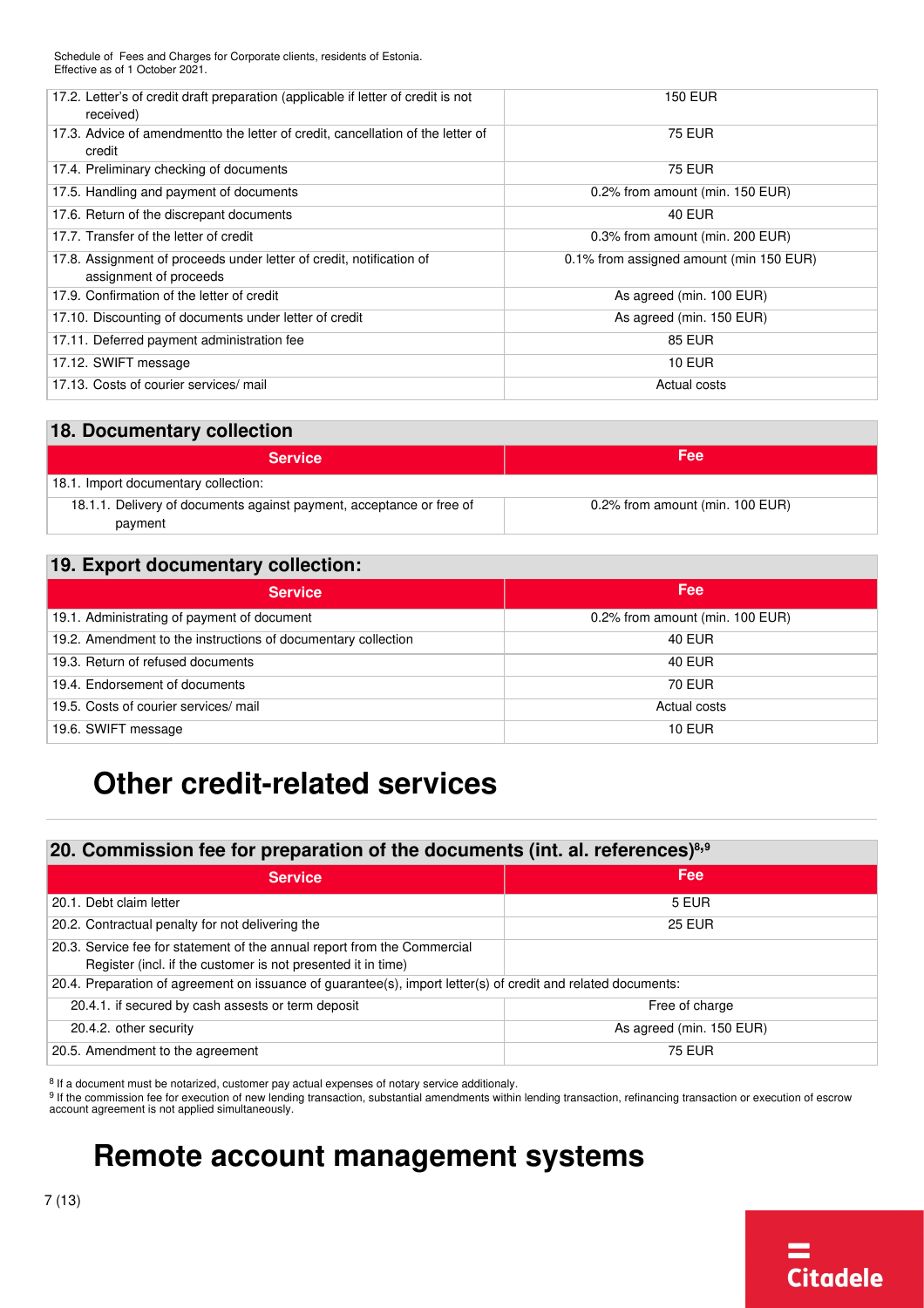| <b>Service</b>                                             | Fee            |
|------------------------------------------------------------|----------------|
| 21. Citadele Online Banking                                |                |
| 21.1. Conclusion of a contract, maintenance, re-activation | Free of charge |

#### **22. Authorization Devices**

| 22.1. PIN calculator issue                                                                                                                                   | <b>15 EUR</b>  |
|--------------------------------------------------------------------------------------------------------------------------------------------------------------|----------------|
| 22.2. Unlock of locked PIN calculator (in case locked during the use of<br>Citadele Online Banking)                                                          | Free of charge |
| 22.3. PIN calculator replacement due to technical reasons                                                                                                    | 6 EUR          |
| 22.4. Issue of PIN calculator DIGIPASS                                                                                                                       | <b>50 EUR</b>  |
| 22.5. Unlock of locked PIN calculator DIGIPASS (in case locked during the<br>use of Citadele Online Banking)                                                 | Free of charge |
| 22.6. Replacement or unlock of locked PIN calculator DIGIPASS (in case<br>locked due to customer's fault)                                                    | 32 EUR         |
| 22.7. Replacement of PIN calculator DIGIPASS due to technical reasons                                                                                        | Free of charge |
| 22.8. Activation of MobileSCAN within one licence or The first / the repeated<br>activation of MobileSCAN within the already issued licence <sup>10,11</sup> | Free of charge |

#### **23. Citadele SMS bank**

| 23.1. Service connection                             | Free of charge |
|------------------------------------------------------|----------------|
| 23.2. Citadele Bank's short message sent to customer | 0.20 EUR       |

<span id="page-7-2"></span><sup>10</sup> Several mobile devices can be attached to the same MobileSCAN licence.

<span id="page-7-0"></span>[11](#page-7-4) MobileSCAN can be registered at branches and customer service centres in Estonia as well in Online Banking, if User is Customer in Online Banking Agreement.

## <span id="page-7-4"></span><span id="page-7-3"></span>**Deposits**

#### **24. Savings account +**

| <b>Service</b>                                                 | Fee                                               |
|----------------------------------------------------------------|---------------------------------------------------|
| 24.1. Opening, closing of Savings account+                     | Free of charge                                    |
| 24.2. Funds transfer from customer's Savings account+:         |                                                   |
| 24.2.1. with prior 35 calendar days notice to Citadele Bank    | As for payment from current account               |
| 24.2.2. without prior 35 calendar days notice to Citadele Bank | As for payment from current account $+1\%$ of sum |
| 24.3. Annual interest rate, currency                           | information from the Bank                         |

#### **25. Term Deposit**

| <b>Service</b>                                                             | <b>Fee</b>                |
|----------------------------------------------------------------------------|---------------------------|
| 25.1. Conclusion of a contract for the term deposit                        | Free of charge            |
| 25.2. Term deposit interest rates, currencies and minimal amounts          | information from the Bank |
| 25.3. Maintenance fee for cancelling deposit contract before maturity date | free of charge            |

## <span id="page-7-1"></span>**Additional services**

#### **26. Certificates, notices, statements, confirmations, copies**

| <b>Service</b>                                     | <b>Fee</b> |
|----------------------------------------------------|------------|
| 26.1. Copy of a SWIFT message, payment order       | 7 EUR      |
| 26.2. Authentication of a copy of a bank operation | 5 EUR      |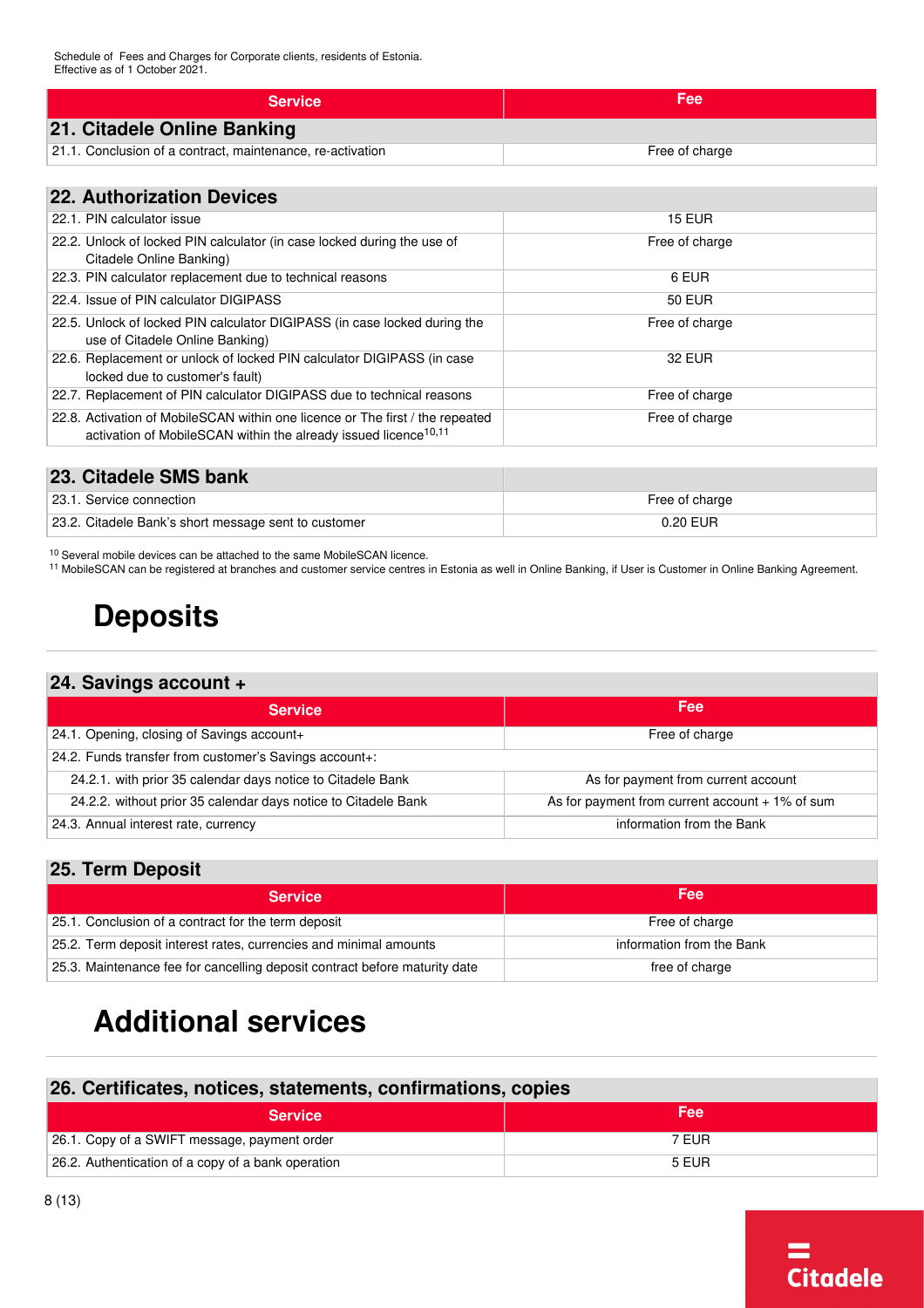<span id="page-8-3"></span><span id="page-8-2"></span>

| 26.3. Account statements preparation and issuing at Citadele Bank upon<br>customer's request: | 5 EUR per calendar month (min.5 EUR) <sup>12,13</sup> |
|-----------------------------------------------------------------------------------------------|-------------------------------------------------------|
| 26.3.1. monthly account statement at the Bank's office                                        | 5 EUR                                                 |
| 26.3.2. random account statement at the Bank's office                                         | 0.35 EUR per page, min 5 EUR                          |
| 26.3.3. account statement by fax in Estonia                                                   | 3.20 EUR                                              |
| 26.3.4. account statement by fax outside Estonia                                              | 0.35 EUR per page, min 3.20 EUR                       |
| 26.4. Certificate regarding the existence and status of the one account                       | 5 EUR                                                 |
| 26.5. Certificate regarding the existence and status of the several accounts                  | <b>10 EUR</b>                                         |
| 26.6. Certificate for the auditors                                                            | <b>30 EUR</b>                                         |
| 26.7. Other certificates, confirmations                                                       | <b>10 EUR</b>                                         |
| 26.8. Preparation of standard reference 14                                                    | 15 EUR (VAT included)                                 |
| 26.9. Non-standard certificates, confirmations <sup>15,16</sup>                               | 30 EUR (VAT included)                                 |
| 26.10. Copy of bank's documents                                                               | <b>10 EUR</b>                                         |
| 26.11. Document issue from archive                                                            | 30 EUR per document (VAT included)                    |
| 26.12. Issue of copies and statements to the revenue officers                                 | 0.35 EUR / per page                                   |
| 26.13. Seizure act processing and execution                                                   | <b>15 EUR</b>                                         |
|                                                                                               |                                                       |

#### <span id="page-8-6"></span><span id="page-8-5"></span><span id="page-8-4"></span>**27. Sending bank documents**

| Fee                          |  |  |  |
|------------------------------|--|--|--|
|                              |  |  |  |
| 10 EUR $+$ 0.35 EUR per page |  |  |  |
| 15 EUR $+$ 0.35 EUR per page |  |  |  |
| 25 EUR $+$ the actual costs  |  |  |  |
|                              |  |  |  |

<span id="page-8-1"></span><sup>12</sup> If account statement is requested for several months, including calendar month (months) with no turnover in the account, fee for appropriate calendar month (without<br>account turnover) is not applied, taking in account

 $13$  It is possible to receive an account statement for a period not exceeding 10 (ten) years from the request.

<sup>14</sup> The following types of references considered as standard references: - reference on account condition and/or account balance (balance or available balance) at the<br>moment of reference request or preparation, condition request or preparation of the reference; - reference on deposit of equity capital in account of new-founded enterprise or increasing of basic capital of an enterprise,<br>indicating requisites of the respective cash deposit o

<sup>15</sup> Int. al. references for auditors, confirmation of auditor requests and reconciliation statements.

<span id="page-8-0"></span><sup>16</sup> Commission fee can be increased and set individually for non-standard reference that is prepared on more than one page

## <span id="page-8-7"></span>**Appendix 1 Fees appliance conditions**

#### **28. Terms for submission and execution of payments, special conditions:**

| <b>Payments</b>                                             | <b>Order submission</b><br>time (Estonian<br>$time)^{17}$ | <b>Special conditions</b> | <b>Execution day</b>         |
|-------------------------------------------------------------|-----------------------------------------------------------|---------------------------|------------------------------|
| 28.1. EUR: other<br>payments                                | before 16:00                                              |                           | the same working day         |
| 28.2. Money<br>transfers<br>within the<br>Citadele<br>group | before 17:00                                              | $\overline{\phantom{a}}$  | the same banking day         |
| 28.3. Regular transfer to another bank:                     |                                                           |                           |                              |
| 28.4. EUR: SEPA<br>Instant<br>payment                       | Without restrictions                                      |                           | Immediately after acceptance |

**Citadele**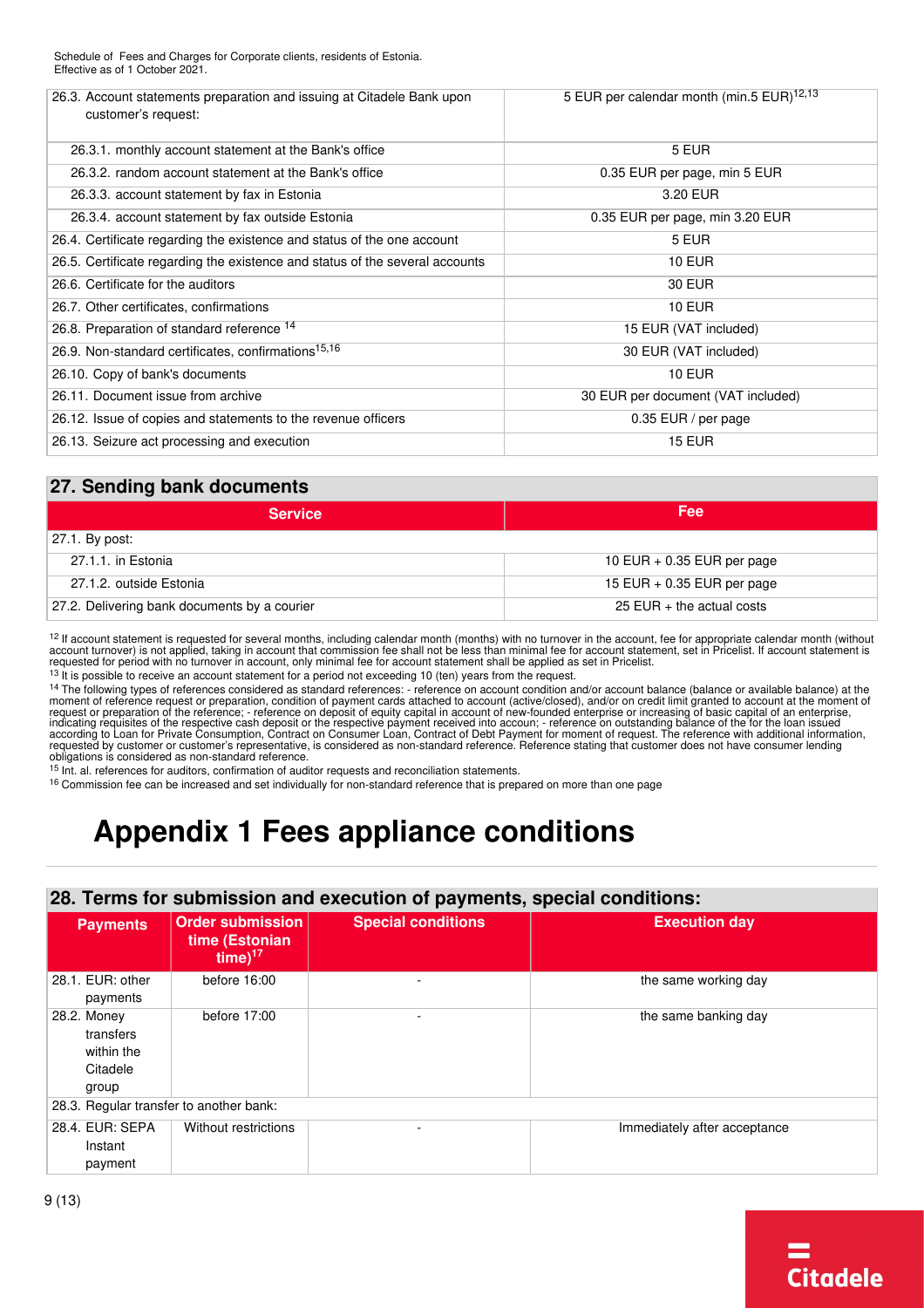| 28.4.1. EUR:                           | before 15:45                                                                                                                                                                               | Only SHA allowed. OUR accepted in | the same banking day                                                                                                      |  |  |  |
|----------------------------------------|--------------------------------------------------------------------------------------------------------------------------------------------------------------------------------------------|-----------------------------------|---------------------------------------------------------------------------------------------------------------------------|--|--|--|
| <b>SEPA</b>                            |                                                                                                                                                                                            | case of payment with currency     |                                                                                                                           |  |  |  |
|                                        |                                                                                                                                                                                            | conversion                        |                                                                                                                           |  |  |  |
| 28.4.2. USD,                           | individually, information from the Bank                                                                                                                                                    |                                   |                                                                                                                           |  |  |  |
| <b>CNY</b>                             |                                                                                                                                                                                            |                                   |                                                                                                                           |  |  |  |
| 28.4.3. BYN,                           | before 17:00                                                                                                                                                                               | RUB-only OUR is allowed           | next banking day                                                                                                          |  |  |  |
| <b>RUB</b>                             |                                                                                                                                                                                            |                                   |                                                                                                                           |  |  |  |
| 28.4.4. GBP,                           | before 17:00                                                                                                                                                                               |                                   | day after the next banking day                                                                                            |  |  |  |
| DKK,                                   |                                                                                                                                                                                            |                                   |                                                                                                                           |  |  |  |
| NOK,                                   |                                                                                                                                                                                            |                                   |                                                                                                                           |  |  |  |
| SEK,                                   |                                                                                                                                                                                            |                                   |                                                                                                                           |  |  |  |
| PLN,                                   |                                                                                                                                                                                            |                                   |                                                                                                                           |  |  |  |
| CAD,                                   |                                                                                                                                                                                            |                                   |                                                                                                                           |  |  |  |
| CHF,                                   |                                                                                                                                                                                            |                                   |                                                                                                                           |  |  |  |
| JPY,                                   |                                                                                                                                                                                            |                                   |                                                                                                                           |  |  |  |
| KZT,                                   |                                                                                                                                                                                            |                                   |                                                                                                                           |  |  |  |
| CZK                                    |                                                                                                                                                                                            |                                   |                                                                                                                           |  |  |  |
| 28.4.5. NZD,                           | before 14:00                                                                                                                                                                               |                                   | day after the next banking day                                                                                            |  |  |  |
| <b>AUD</b>                             |                                                                                                                                                                                            |                                   |                                                                                                                           |  |  |  |
| 28.5. Incoming transfers into account: |                                                                                                                                                                                            |                                   |                                                                                                                           |  |  |  |
| 28.5.1. EUR,                           | before 17:00                                                                                                                                                                               |                                   | on the same bank day if the bank has received information                                                                 |  |  |  |
| GBP,                                   |                                                                                                                                                                                            |                                   | on the payment into the correspondent account of                                                                          |  |  |  |
| DKK,                                   |                                                                                                                                                                                            |                                   | Citadele banka                                                                                                            |  |  |  |
| NOK,                                   |                                                                                                                                                                                            |                                   |                                                                                                                           |  |  |  |
| SEK,                                   |                                                                                                                                                                                            |                                   |                                                                                                                           |  |  |  |
| PLN,                                   |                                                                                                                                                                                            |                                   |                                                                                                                           |  |  |  |
| CZK                                    |                                                                                                                                                                                            |                                   |                                                                                                                           |  |  |  |
| 28.5.2. In other                       | before 17:00                                                                                                                                                                               |                                   | on the next bank day after transferring funds into                                                                        |  |  |  |
| foreign                                |                                                                                                                                                                                            |                                   | correspondent account of Citadele banka                                                                                   |  |  |  |
| currency                               |                                                                                                                                                                                            |                                   |                                                                                                                           |  |  |  |
|                                        |                                                                                                                                                                                            |                                   |                                                                                                                           |  |  |  |
|                                        |                                                                                                                                                                                            | <b>Commisions:</b>                |                                                                                                                           |  |  |  |
| 28.6. SHA                              |                                                                                                                                                                                            |                                   | Citadele commission fee is paid by the payer (in addition to the amount transferre, but beneficiary's account is credited |  |  |  |
|                                        |                                                                                                                                                                                            |                                   | by the amount transferred less any commission fee charged by the correspondent and intermediary banks. In case of         |  |  |  |
|                                        |                                                                                                                                                                                            |                                   | SHA, but beneficiary bank ensures delivery of full amount of PSL payment into beneficiary's account, except when the      |  |  |  |
|                                        | beneficiary bank has agreed with the beneficiary the commission may be withheld from the incoming amount.                                                                                  |                                   |                                                                                                                           |  |  |  |
| 28.7. OUR                              | banks' commission fee is paid by the payer. Citadele Bank withholds commission fees of Citadele bank and                                                                                   |                                   |                                                                                                                           |  |  |  |
|                                        | correspondent bank at the moment of payment from the payers account (in addition to the amount transferred). If the                                                                        |                                   |                                                                                                                           |  |  |  |
|                                        |                                                                                                                                                                                            |                                   | beneficiary bank or intermediary bank requests Citadele Bank to pay any commission fee, Citadele shall withhold it from   |  |  |  |
|                                        | the customer's account under the acceptance-free procedure                                                                                                                                 |                                   |                                                                                                                           |  |  |  |
| 28.8. BEN                              | banks' commission fee is paid by the beneficiary                                                                                                                                           |                                   |                                                                                                                           |  |  |  |
|                                        |                                                                                                                                                                                            | <b>Payments</b>                   |                                                                                                                           |  |  |  |
| 28.9. European                         |                                                                                                                                                                                            |                                   | are payments in EUR currency within the European Union (as well as Iceland, Switzerland, Liechtenstein and Norway).       |  |  |  |
| payments                               |                                                                                                                                                                                            |                                   | In order for such payment type to be performed, one must specify the following details in the payment order: Recipient's  |  |  |  |
|                                        |                                                                                                                                                                                            |                                   | IBAN account number, Commission type - SHA (shared), Payment type - standard. Citadele Bank is not responsible if         |  |  |  |
| (EU regulated                          |                                                                                                                                                                                            |                                   |                                                                                                                           |  |  |  |
| payments,<br>SEPA, SEPA                | the recipient bank has not performed the instructions of Citadele Bank that are necessary to execute a payment<br>regulated by the EU for the reasons beyond the control of Citadele Bank. |                                   |                                                                                                                           |  |  |  |
| Instant): <sup>18,19</sup>             |                                                                                                                                                                                            |                                   |                                                                                                                           |  |  |  |
|                                        |                                                                                                                                                                                            |                                   |                                                                                                                           |  |  |  |

<span id="page-9-3"></span><span id="page-9-2"></span><span id="page-9-1"></span>[17](#page-8-7) Banking day – Monday, Tuesday, Wednesday, Thursday, Friday from 9.00 to 17.00, excluding official holidays of Republic of Estonia.

[18](#page-9-2) SEPA Instant payment - payment in EUR currency sent to the beneficiary Bank that ir participant of Instant payment system.

<sup>19</sup> In case EUR payment is made to the Bank that is not participant of Instant payment system or payment can't be processed as SEPA Instant payment due to<br>technical or any other restrictions, then it will be processed as

## <span id="page-9-0"></span>**Appendix 2. Products and services that are no longer offered**

**PAYMENT CARDS**

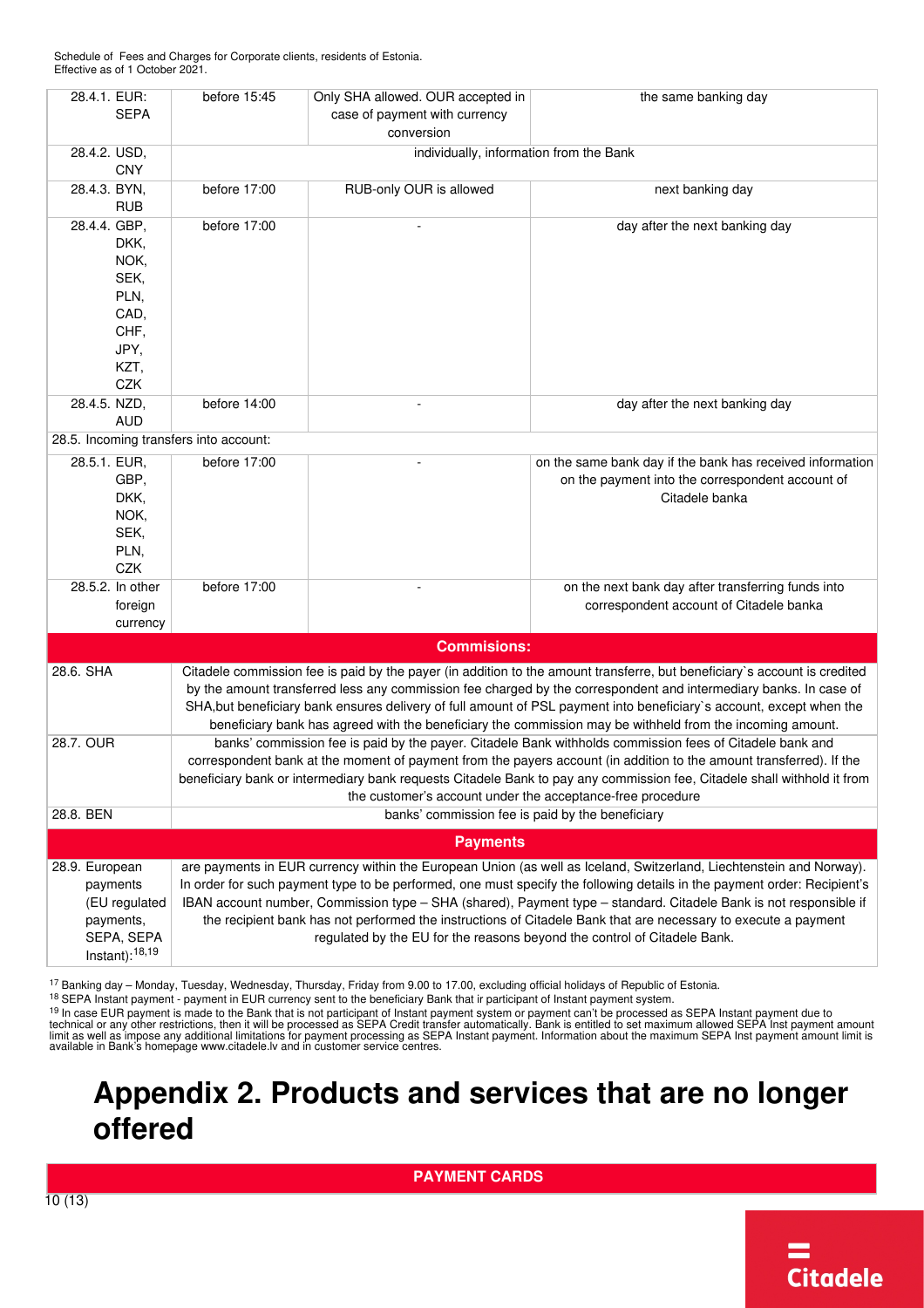### **29. 3D Savings Account payment card MC Standard[20](#page-11-0)**

<span id="page-10-0"></span>

| <b>Service</b>                                              | Fee                                      |
|-------------------------------------------------------------|------------------------------------------|
| 29.1. Fee for card                                          | EUR per month                            |
| 29.2. Fee for supplementary card                            | Free of charge                           |
| 29.3. Replacement of a card                                 | 6.50 EUR                                 |
| 29.4. Commission fee for goods and services<br>purchase     | Free of charge                           |
| 29.5. Cash withdrawal in ATMs of Citadele<br>Bank           | Free of charge                           |
| 29.6. Cash withdrawal in ATMs of other banks                | 3% min. EUR 3                            |
| 29.7. Cash withdrawal from Citadele bank and<br>other banks | 3% min. EUR 3                            |
| 29.8. Interest on unauthorized negative<br>account balance  | $0.06\%$ per day                         |
| 29.9. Payment from account                                  | according to fees for 3D Savings Account |

#### **30. Maestro [20](#page-11-0)**

<span id="page-10-1"></span>

| <b>Service</b>                                                        | <b>EUR</b>                   | <b>USD</b>                 |
|-----------------------------------------------------------------------|------------------------------|----------------------------|
| 30.1. Monthly fee of a card and of a<br>supplementary card            | 1 EUR                        | 1 USD                      |
| 30.2. Replacement of a card                                           | Free of charge <sup>21</sup> | Not available              |
| 30.3. Commission fee for goods and services<br>purchase               | Free of charge               | Free of charge             |
| 30.4. Cash deposit in ATM-s of Citadele                               | Free of charge               | Free of charge             |
| 30.5. Cash withdrawal from ATM-s of Citadele                          | Free of charge               | 3% of the sum, min 5 USD   |
| 30.6. Cash withdrawal from ATM-s in Estonia<br>and outside of Estonia | 3% of the sum, min 2 EUR     | 3% of the sum, min 5 USD   |
| 30.7. Cash withdrawal from Citadele bank                              | according to standard fees   | according to standard fees |

#### **31. Mastercard Standard**

| <b>Service</b>                                                                         | EUR.                               | <b>USD</b>                                            |
|----------------------------------------------------------------------------------------|------------------------------------|-------------------------------------------------------|
| 31.1. Monthly fee of a card and of a                                                   | 2.20 EUR                           | 2.50 USD                                              |
| supplementary card                                                                     |                                    |                                                       |
| 31.2. Replacement of a card                                                            | Not available                      | Not available                                         |
| 31.3. Commission fee for goods and services<br>purchase                                | Free of charge                     | Free of charge                                        |
| 31.4. Cash deposit in ATM-s of Citadele                                                | Free of charge                     | Free of charge                                        |
| 31.5. Cash withdrawal from ATM-s in Estonia<br>and outside of Estonia                  | 3% of the sum, min 3 EUR           | 3% of the sum, min 5 USD                              |
| 31.6. Cash withdrawal from Citadele bank and<br>from other banks                       | 3% of the sum, min 3 EUR           | 3% of the sum, min 5 USD                              |
| 31.7. Outgoing payments from card account                                              | according to the fees for outgoing | according to the fees for outgoing payment+ 3% of the |
|                                                                                        | payment+ 3% of the sum             | sum                                                   |
| 31.8. Annual credit interest rate                                                      | 22%                                | 22%                                                   |
| 31.9. Interest rate for the spent credit limit till<br>the 15th date of the next month | 0%                                 | $0\%$                                                 |
| 31.10. Annual late payment interest rate                                               | 45%                                | 45%                                                   |
| 31.11. Overdraft minimum monthly payment                                               | 5% of spent overdraft amount and   | 5% of spent overdraft amount and 100% excess          |
| amount                                                                                 | 100% excess expenditure            | expenditure                                           |
| 31.12. Overdraft penalty                                                               | 0.2% per day                       | $0.2\%$ per day                                       |

| 32. MasterCard Gold |       |     |
|---------------------|-------|-----|
| Service             | =1 IR | 10n |